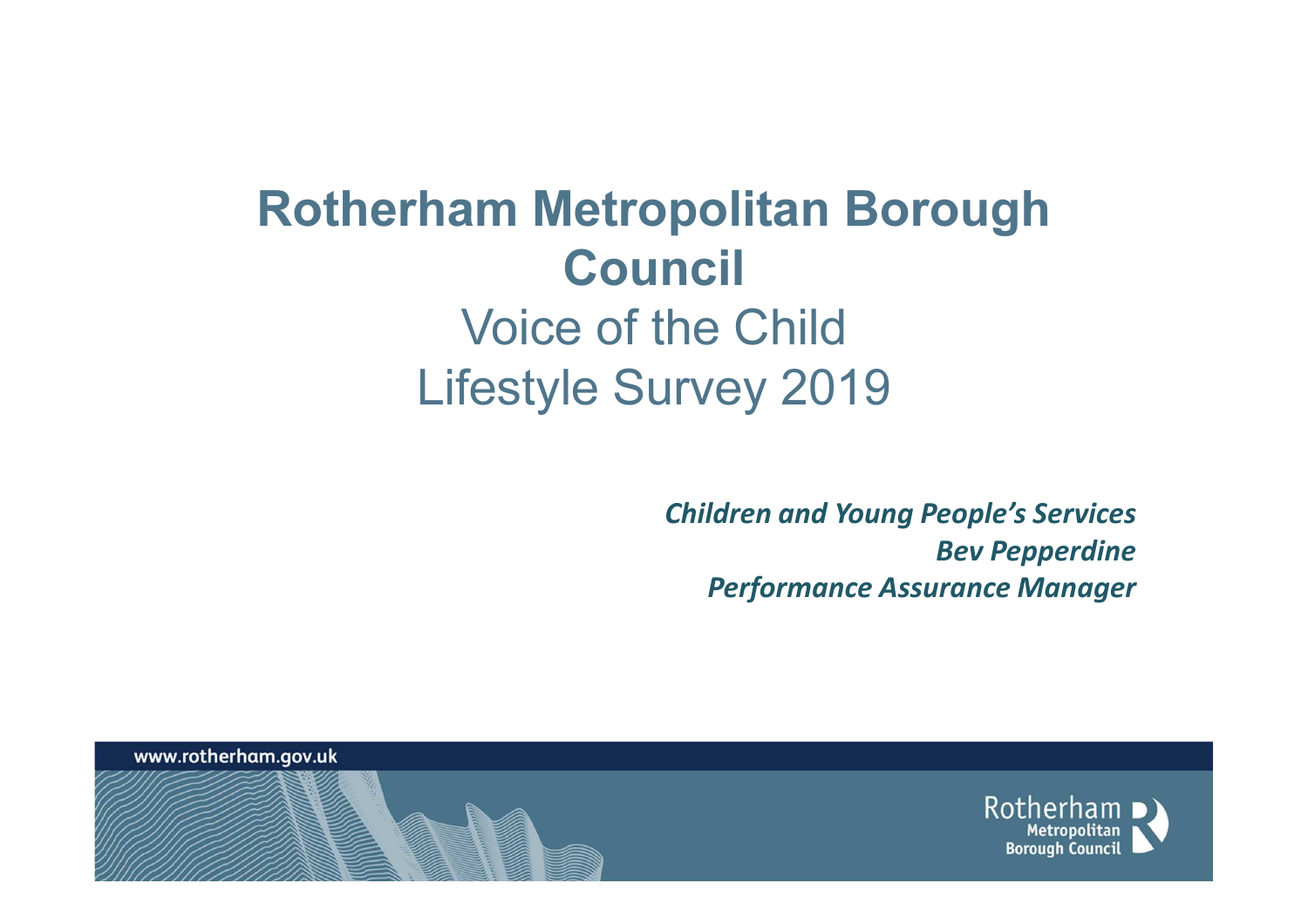- Background to Lifestyle Survey
- Feedback from Health & Wellbeing Board
- Long Term Trends
- Trends What appears to be working well
- Trends What are we worried about
- What to do next

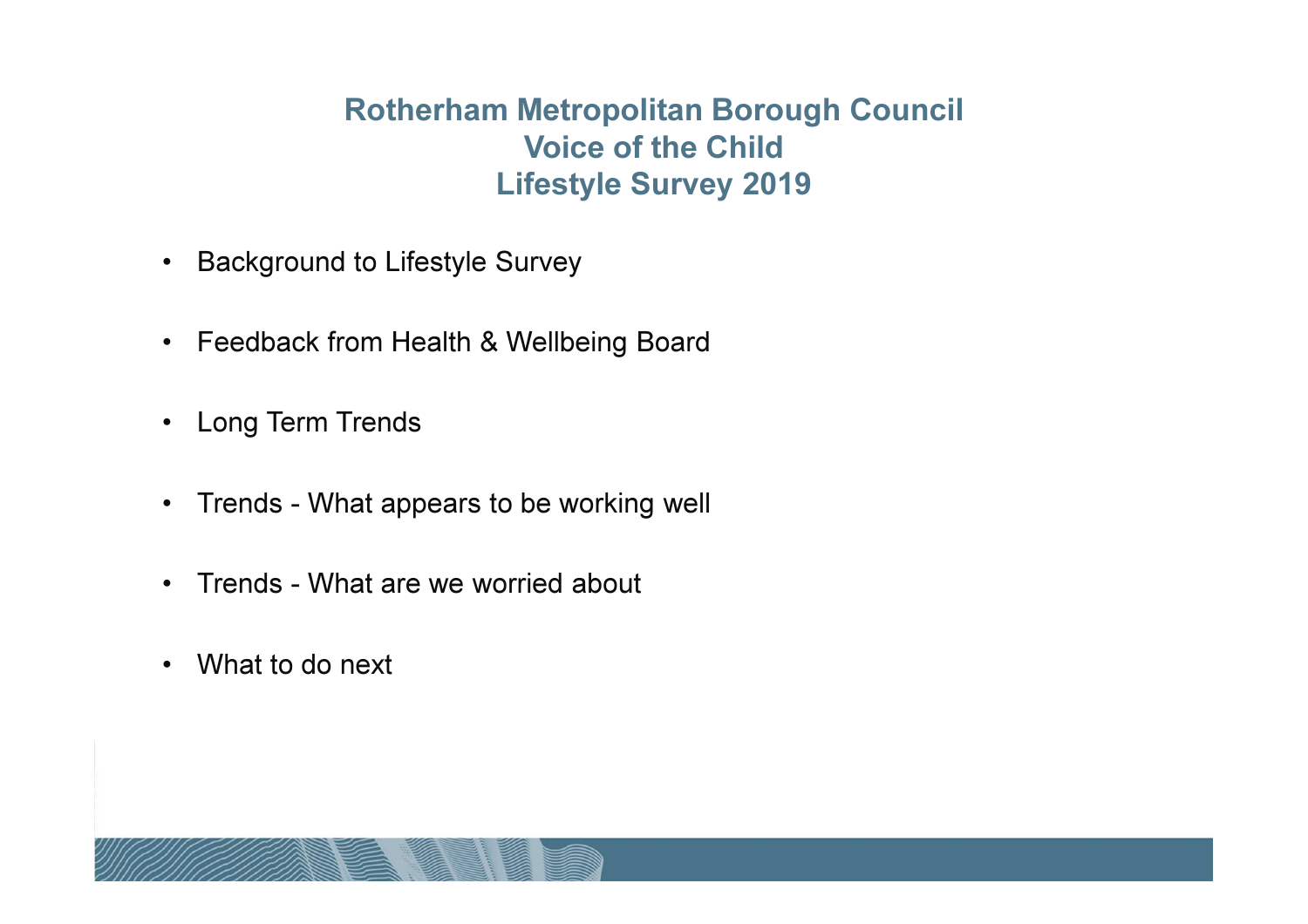- Lifestyle Survey is an annual survey
- $\bullet$ Lifestyle Survey is open to pupils in year 7 and year 10
- Capture voice of children and young people
- Aim to highlight the results to support the allocation of resources to improve health of children and young people
- Aim to provide a baseline for monitoring the impact of services provided to improve health and wellbeing
- $\bullet$ To enable benchmarking and comparison between other areas
- $\bullet$ To provide information that could be used to plan resources and shape curriculums
- To highlight areas to explore further, in terms of health inequalities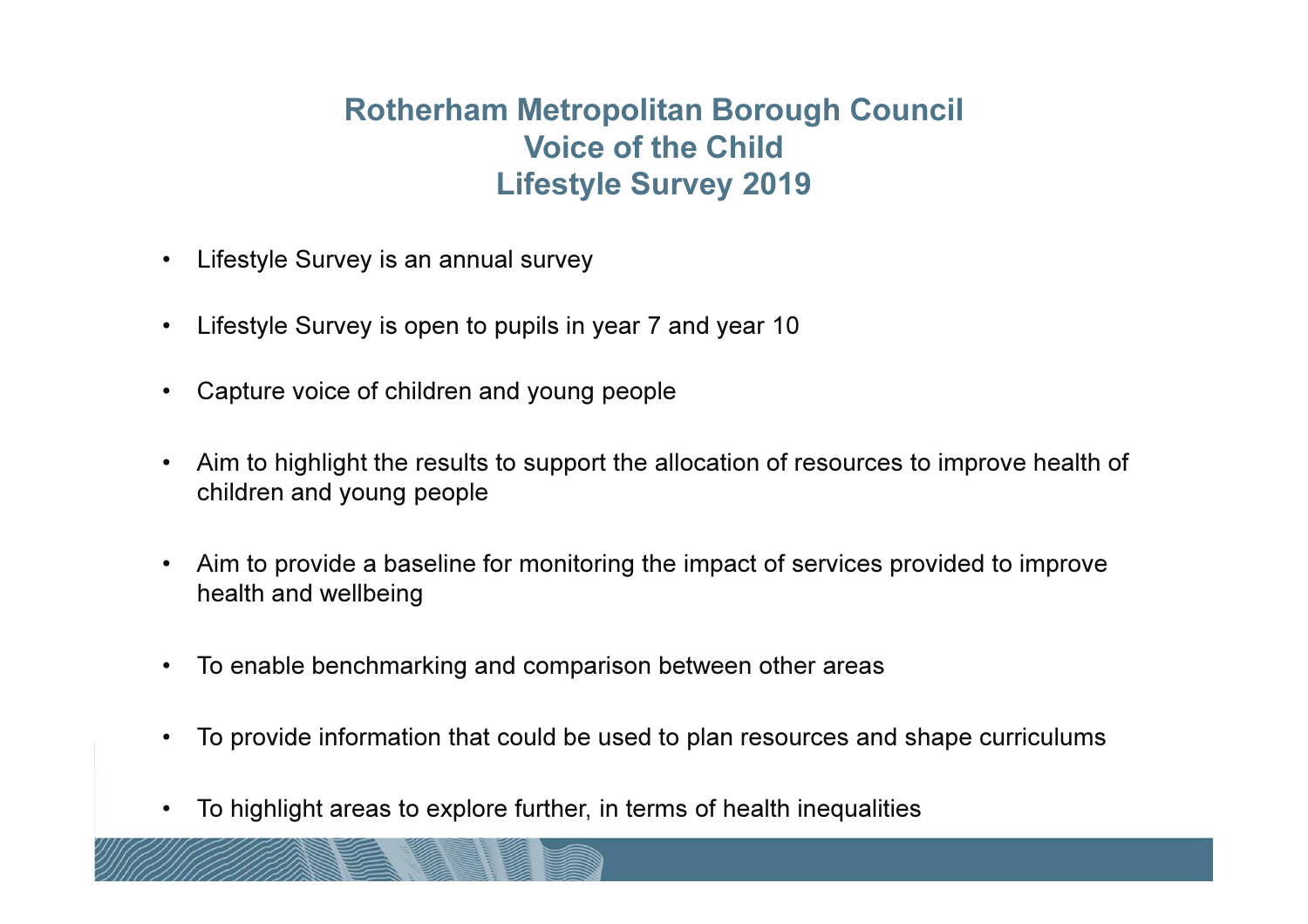- •Summary for Health & Wellbeing Board
- Trends between 2014\* to 2019
- •Main Changes

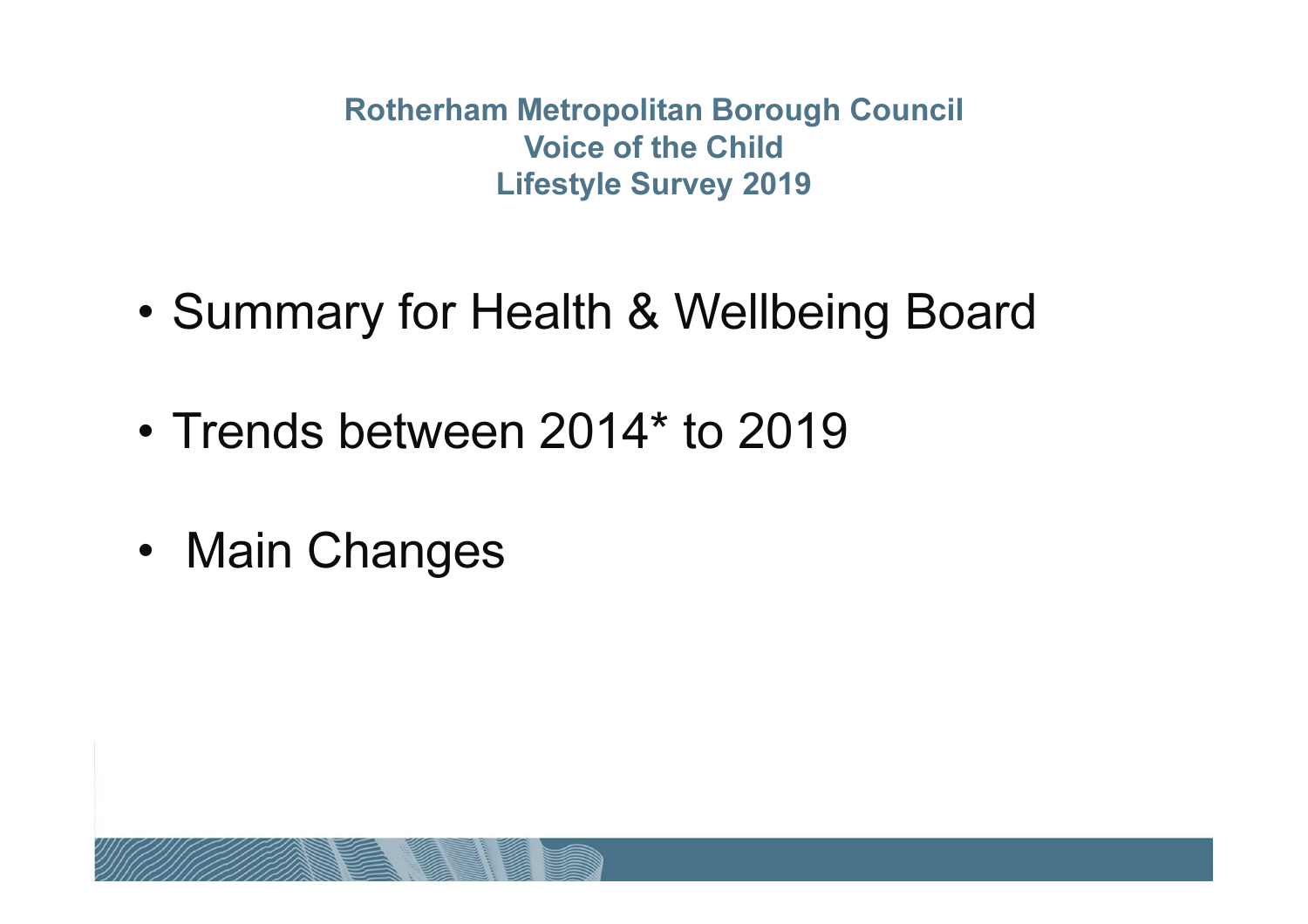#### What has worked well?

 More eating recommended amounts of fruit and veg Less drinking high sugar drinksLess drinking high energy drinksMore doing regular exerciseMore feeling safe aroundBus station Train station Town CentreLess bullyingFewer young carers Less smoking regular cigarettesLess trying alcoholMore received education about CSE Less Y10 saying they have had sexual intercourse

#### What are we worried about?

 More mental health diagnosisLess regularly visiting the dentistLess drinking recommended amounts of waterMore skipping lunchMore feeling their mental health is poorLess feeling their weight is OK More people feel they have no one to talk toIncrease in young carers saying they have struggles Less homes smoke freeMore trying E-CigarettesHarder drugs being triedFrequency of drug use increasedMore Y10 saying they have had sex after drugs or alcohol useMore Y10 saying they do not use contraception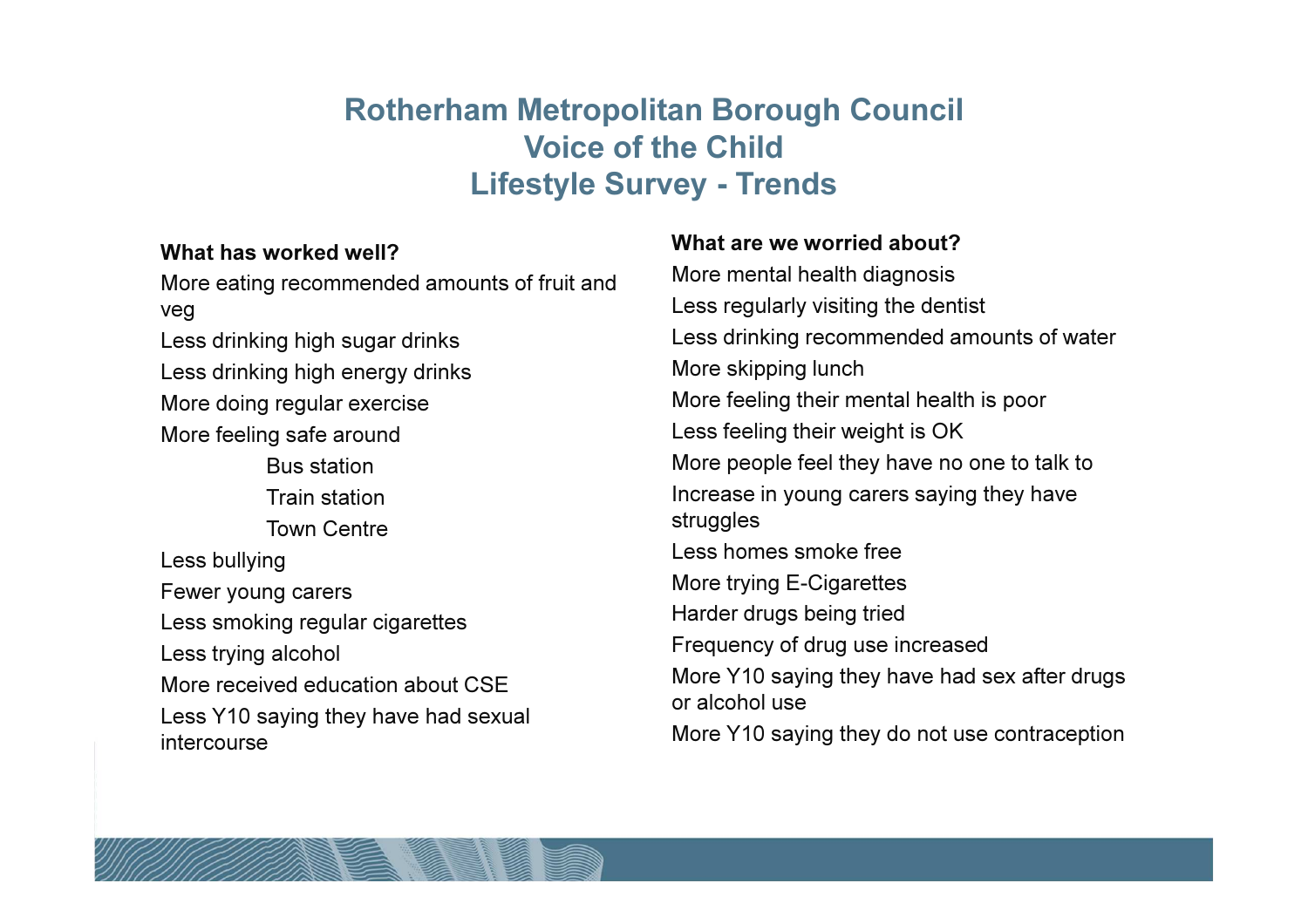#### Voice of the Child Rotherham Lifestyle Survey 2019What is working well?

## Trend Data 2014 to 2019 -Smoking



- • 6.7% increase of those saying they have never smoked since 2014.
- • Schools each year hold national nonsmoking events
	- NHS Digital: Statistics on Smoking (20.8.19)

Nationally 84% of 11-15 year olds have never smoked

Rotherham statistics from 2019 show that 88.2% of pupils age 11/12 and 14/15 say they have never smoked.

What happens next?

Highlight this data with Public Health & Schools

Request that schools share data with all pupils to make them aware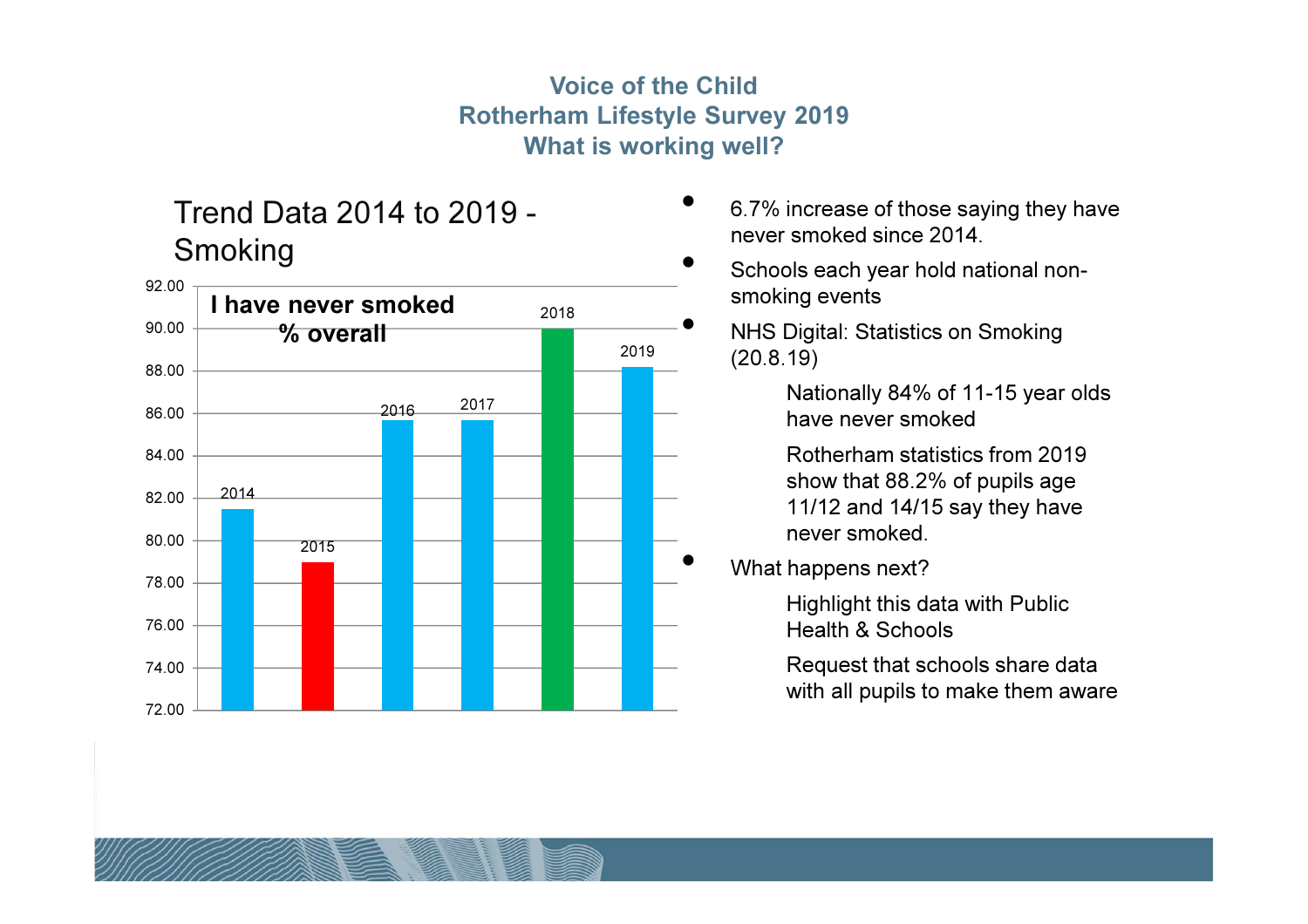#### Voice of the Child Rotherham Lifestyle Survey 2019What is working well?

Trend Data 2014 to 2019 -Alcohol



- $\bullet$  14.1% increase in the % of Y7 pupils who said they have never had an alcoholic drink from 2014 to 2019
- • 11% increased in the % of Y10 pupils who said they have never had an alcoholic drink from 2014 to 2019
- • Underage drinking has been targeted nationally and schemes such as 'Challenge 21' has been a contributing factor in the reduction of young people drinking alcohol.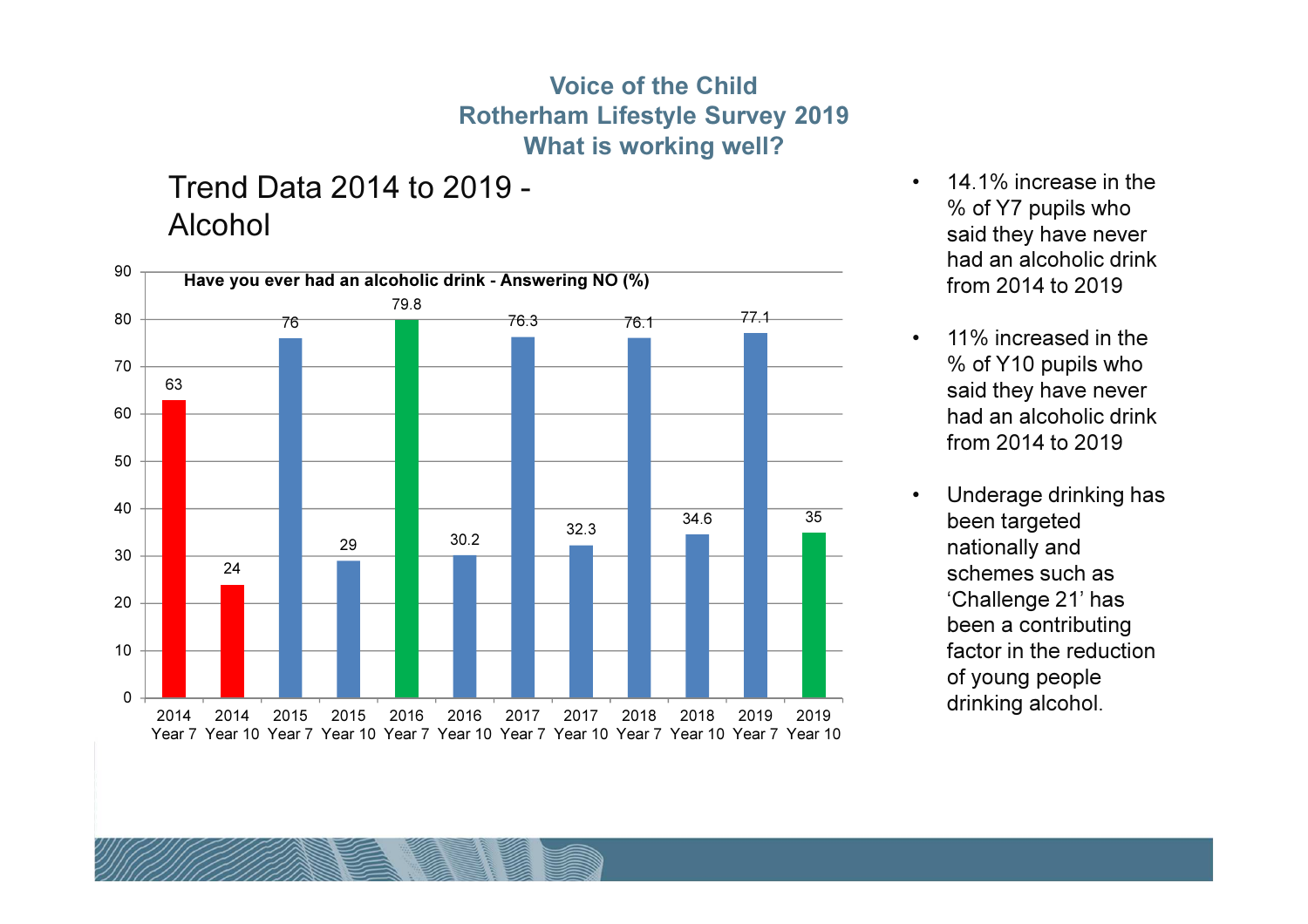Voice of the Child Rotherham Lifestyle Survey 2019What is working well?

#### •Trend Data 2015 to 2019 - High Energy/High Sugar Drinks



Schools have banned the sale of high energy drinks –this has had a positive impact – fewer pupils drinking them regularly and more pupils saying they do not drink them at all

Schools have campaigned to highlight the levels of sugar in some drinks – this has had a positive impact with more pupils saying they do not drink high sugar drinks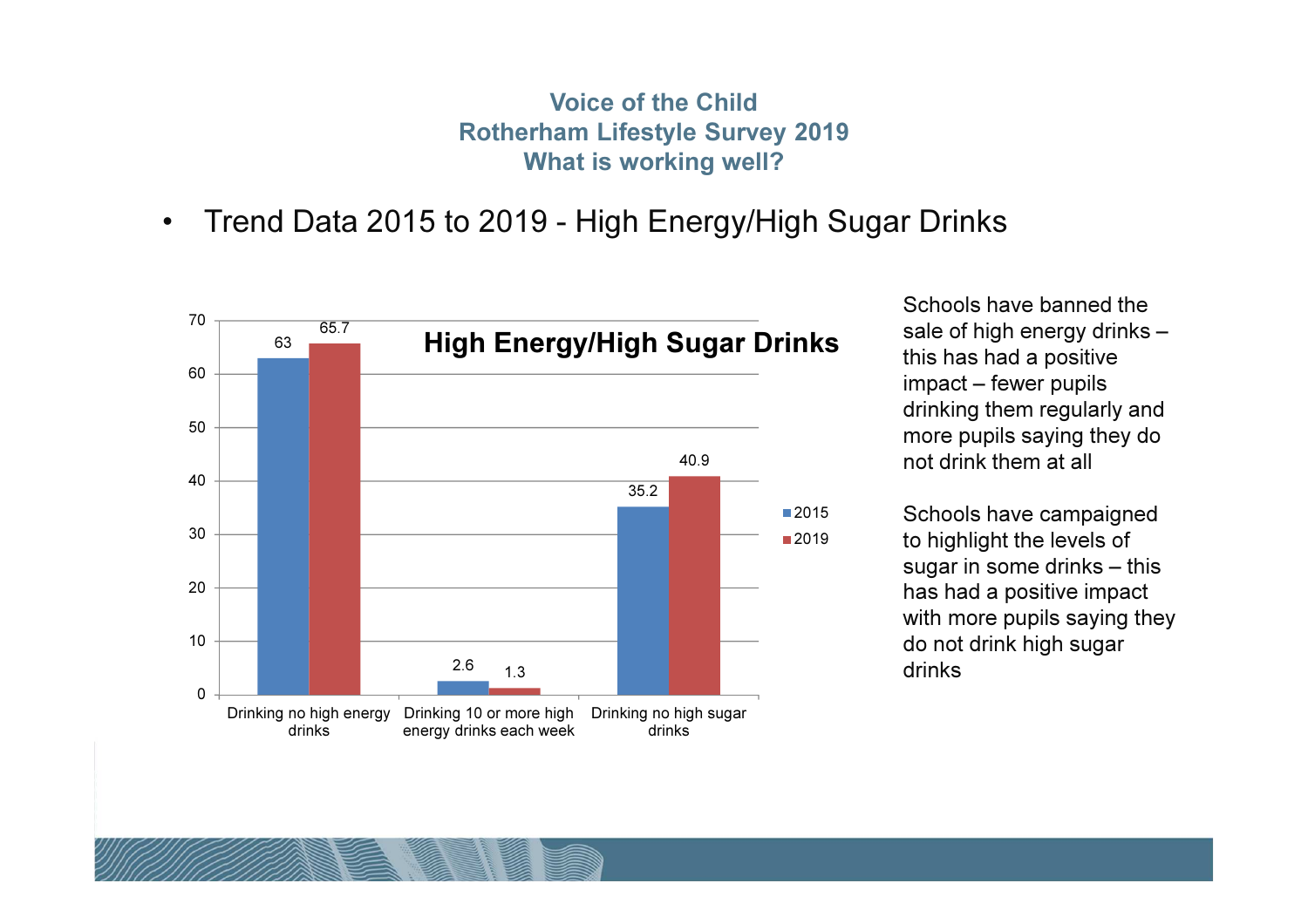## Young People and Mental Health

- 2019 10.6% of young people said they have a diagnosis of a mental health condition, compared to 5% in 2015
- 2019 Year 7 8.3% rated their mental health as poor, compared to 5% in 2017
- 2019 Year 10 17.5% rated their mental health as poor, compared to 12% in 2017
- $\bullet$  2019 – 4% (145) of young people said they would not have anyone they could talk to if they had a problem, compared to 3.4% (90) in 2016.
- $\bullet$  CAMHS Service – 2019 Increase in the volume of referrals to support young people with their mental health

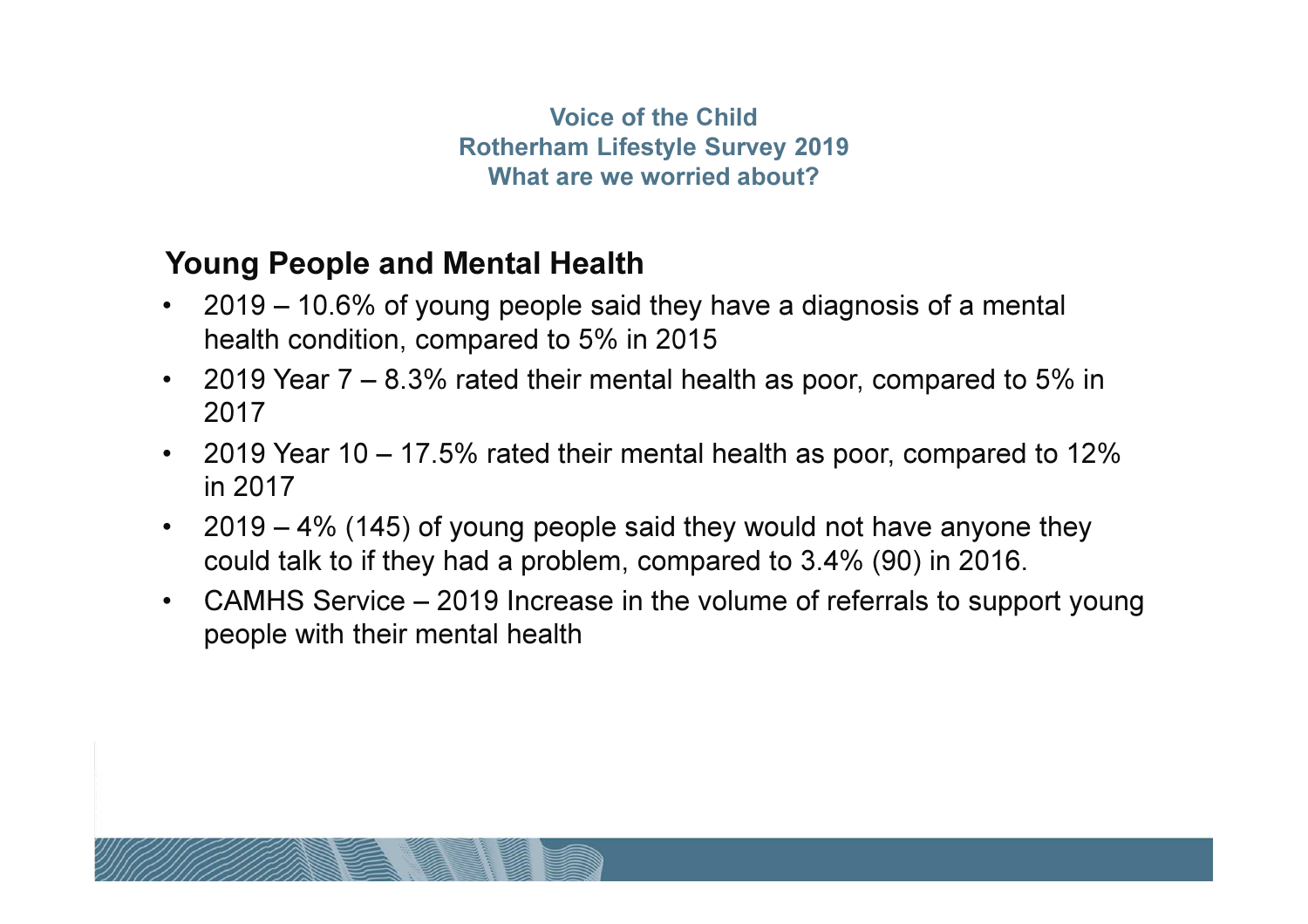### Trend Data 2014 to 2019 –Smoke Free Homes



- • 9.5% decrease of those saying their home is smoke free since 2014.
- • Since 2015 Electronic Cigarettes were included in this question, this is likely to have contributed to this decline.
- • National data shows - (September 2019)
	- 3.6m people in the UK are vaping, a rise of 12.5 per cent in one year. Those using electronic cigarettes make up 7.1% of Britain's population, meaning more people are using e-cigarettes. The products are most popular among 35- to 54 year olds.
- •What happens next?

 Highlight this data with Public Health & Schools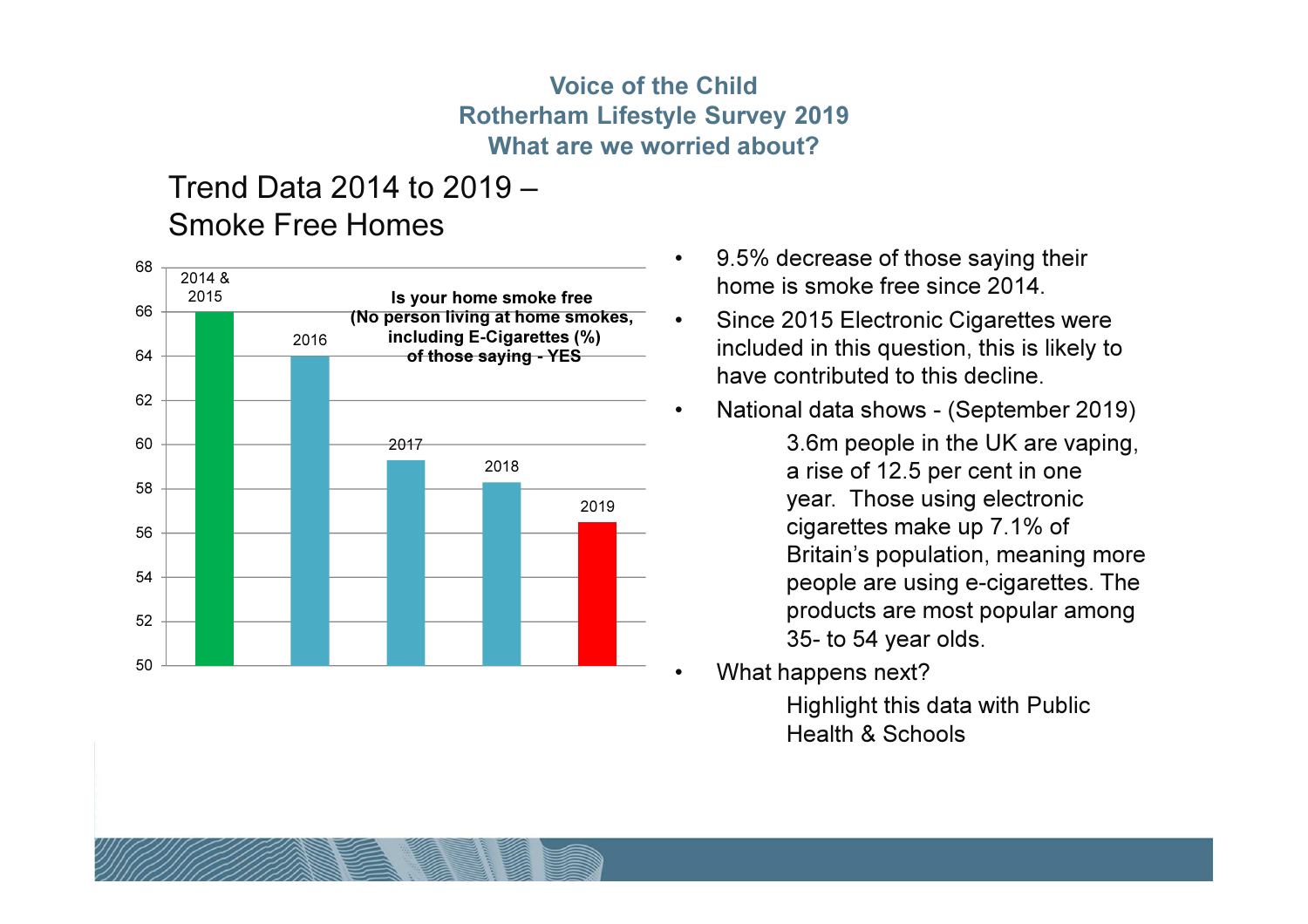### Trend Data 2015 to 2019 - Drugs



The data from young people saying whether they have tried drugs is relevantly consistent since 2015.

On average overall Rotherham data show that around 92% of pupils who have completed the lifestyle survey say they have not tried drugs.

A national survey results showed that 85% of 11 to 15 year old are saying they have not tried drugs.

In 2017 Rotherham had 84 admissions to hospital with drug related specifically to drugs for under 18's, this is below our regional average.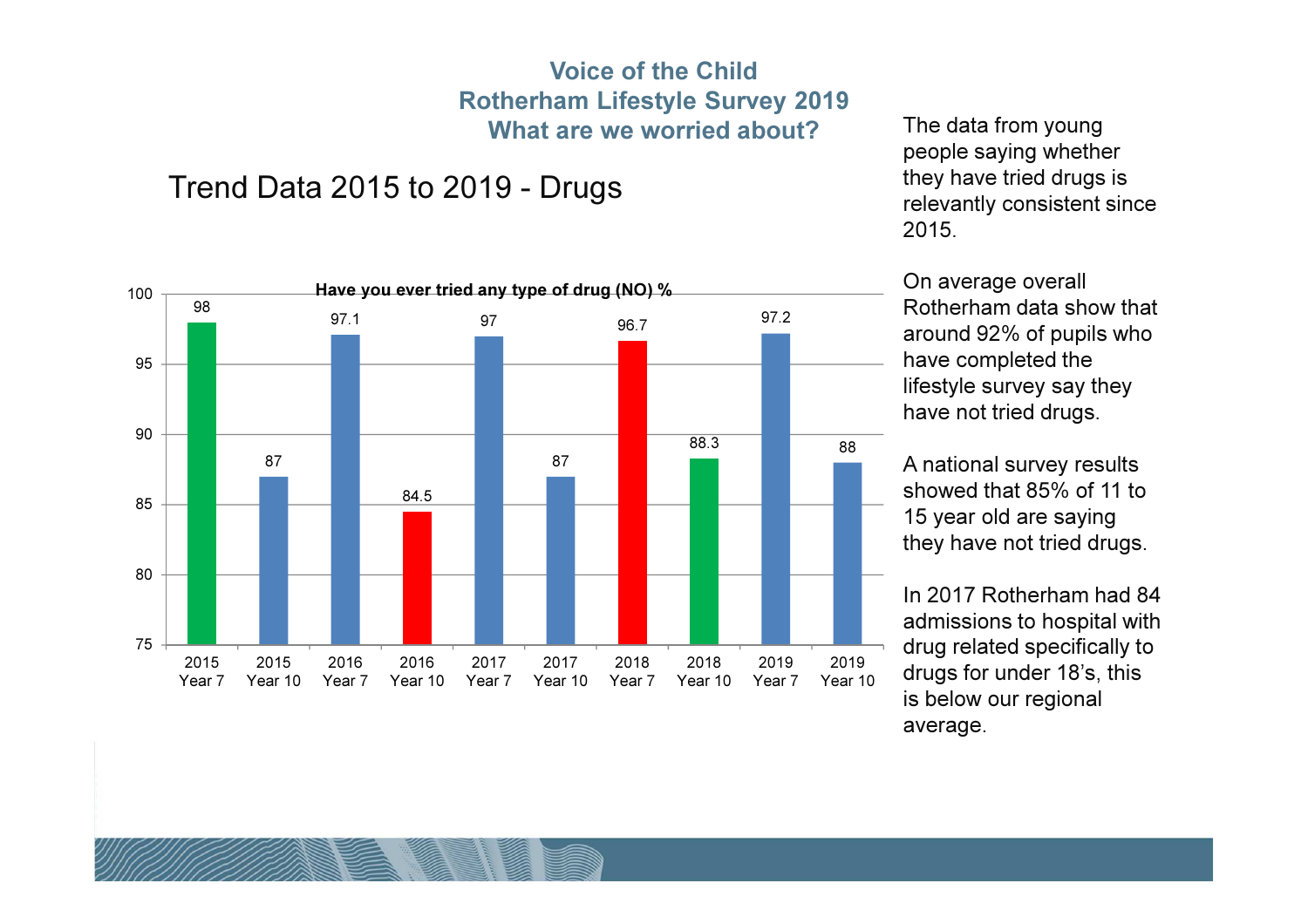

The trend data shows that there has been an increase in the % of young people who have told us they have tried the 'harder' type of drugs

In 2015 the most popular choices chosen for they type of drug that had been tried was

- Cannabis
- Legal Highs•
- •**Solvents**

In 2019 – 209 young people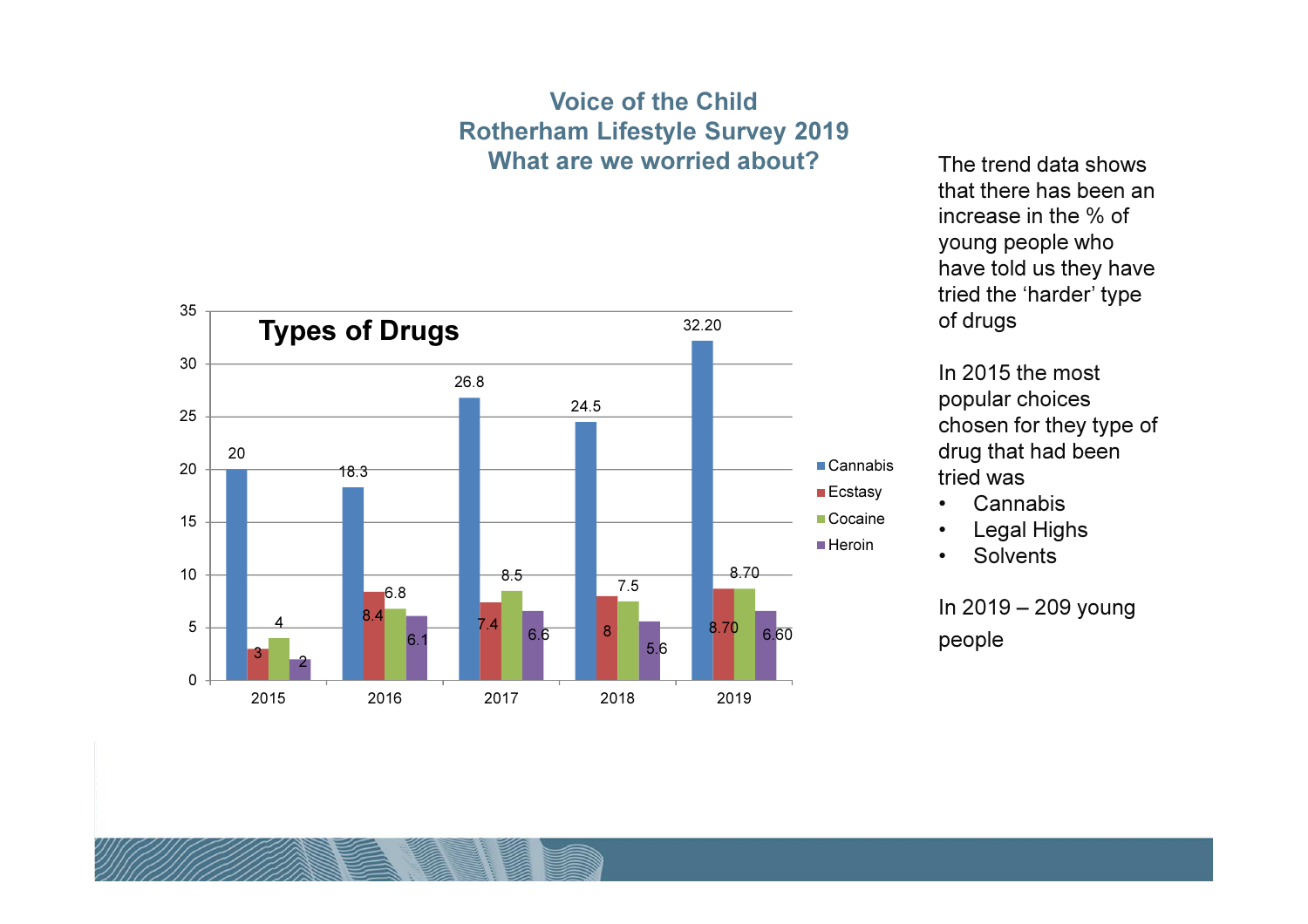What Happens Next

- $\bullet$ Relevant data will be highlighted to partners
- $\bullet$ Feedback will be requested from schools on actions they plan to take
- •Data will be shared with Neighbourhoods by ward data – support their priorities
- $\bullet$ Feedback will be requested from partners around any actions they plan to take
- •Information will be shared with:

Children & Young People PartnershipImproving Lives Scrutiny PanelDifferent But Equal BoardYouth Cabinet Board

 $\bullet$ Plan for the delivery of 2020 Lifestyle Survey